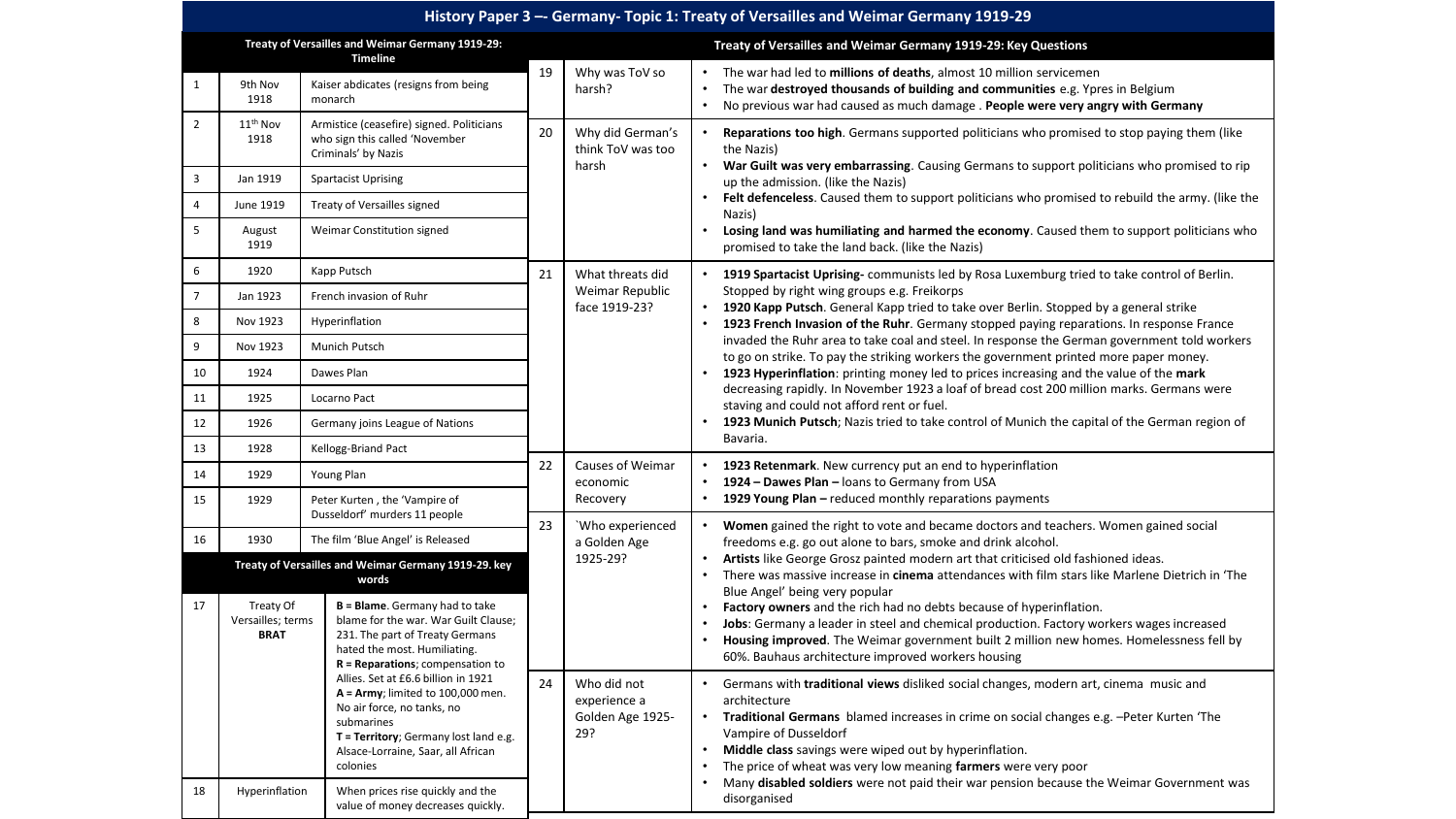|                | History Paper 3 -- Germany- Topic 2: Nazi Party 1919-33 |                                                                                                                                                        |                                                            |                                    |                                                                                                                                                                                                                                                                                                                                                                                                                                                                                                                                                                                                                                                                                                                                          |  |  |  |  |  |
|----------------|---------------------------------------------------------|--------------------------------------------------------------------------------------------------------------------------------------------------------|------------------------------------------------------------|------------------------------------|------------------------------------------------------------------------------------------------------------------------------------------------------------------------------------------------------------------------------------------------------------------------------------------------------------------------------------------------------------------------------------------------------------------------------------------------------------------------------------------------------------------------------------------------------------------------------------------------------------------------------------------------------------------------------------------------------------------------------------------|--|--|--|--|--|
| Timeline       |                                                         |                                                                                                                                                        | <b>Key Events</b>                                          |                                    |                                                                                                                                                                                                                                                                                                                                                                                                                                                                                                                                                                                                                                                                                                                                          |  |  |  |  |  |
| 1              | 1919                                                    | Hitler joins German<br><b>Workers Party (DAP)</b>                                                                                                      | 15                                                         | Hitler's early<br>Life             | Devastated by the death of his mother in 1907<br>1.<br>2.<br>Shortly after he was rejected from art college, destroying his dream of becoming an artist<br>3.<br>For the next 5 years Hitler slept rough in parks and earned pennies painting postcards                                                                                                                                                                                                                                                                                                                                                                                                                                                                                  |  |  |  |  |  |
| $\overline{2}$ | 1920                                                    | 25 Point Programme<br>released - DAP changes<br>it's name to National<br><b>Socialist German</b><br><b>Workers Party (NSDAP)</b><br>or Nazi for short. | 16                                                         | Hitler in World<br>Warl            | Hitler volunteered to fight in World War I<br>1.<br>2.<br>He won the highest German medal for bravery. The Iron Cross First Class<br>3.<br>He felt betrayed by the Weimar Politicians signed the armistice. He saw them as 'November Criminals'<br>4.<br>He believed in the 'Doltchstoss' - 'stab in the back' myth. That communists and Jews had betrayed Germany by causing the<br>armistice.                                                                                                                                                                                                                                                                                                                                          |  |  |  |  |  |
| 3              | 1921                                                    | Hitler becomes leader of<br>the Nazi Party                                                                                                             | 17                                                         | Early Nazi Party                   | 1.<br>1919 Hitler joins the DAP. Hitler started making speeches at meetings and discovered he was good at public speaking<br>2.<br>He discovered that people agreed with the topics he spoke about e.g. November Criminals, Dolchtoss, hatred of the ToV, hatred of                                                                                                                                                                                                                                                                                                                                                                                                                                                                      |  |  |  |  |  |
| 4              | Nov.<br>1923                                            | Nazi Party has 55,000<br>members                                                                                                                       |                                                            |                                    | Jews, Hatred of communists.<br>3.<br>1920 Nazis publish 25 Point Plan. Included ideas about cratering an Empire, excluding Jews from society and destroying the ToV<br>4.<br>1921 becomes leader- 'Fuhrer' - of Nazi Party. Hitler decides that he should have ultimate power and be questioned by no one. This                                                                                                                                                                                                                                                                                                                                                                                                                          |  |  |  |  |  |
| 5              | Nov.<br>1923                                            | <b>Munich Putsch</b>                                                                                                                                   |                                                            |                                    | called the <i>Fuhrerprinzip</i> (Fuhrer principle)<br>1921 SA (brownshirts) formed to protect the Nazi Party.<br>5.                                                                                                                                                                                                                                                                                                                                                                                                                                                                                                                                                                                                                      |  |  |  |  |  |
| 6              | 1924                                                    | Hitler writes 'Mein<br>Kampf' whilst in prison                                                                                                         | 18                                                         | Causes of<br>Munich Putsch<br>1923 | The Nazis thought the time was right to take power by force in November 1923.<br>1.<br>2.<br>Long term; hatred of the ToV, in particular war guilt and reparations. Hatred of November Criminals and Weimar Republic.<br>Short term: Nazi popularity increased; membership reached 50,000. War hero General Ludendorff gave his support to the Nazis.<br>3.                                                                                                                                                                                                                                                                                                                                                                              |  |  |  |  |  |
| 7              | 1924-<br>1929                                           | The 'Lean Years'.                                                                                                                                      |                                                            |                                    | The French invaded the Ruhr and the Weimar Government did not fight back.<br>Trigger: hyperinflation made living conditions terrible and the Weimar government even more unpopular.<br>4.                                                                                                                                                                                                                                                                                                                                                                                                                                                                                                                                                |  |  |  |  |  |
| 8              | 1926                                                    | <b>Hitler Youth created</b>                                                                                                                            | 19                                                         | Consequences<br>of Munich          | Hitler's trial was a propaganda success.<br>1.<br>2.<br>In prison Hitler wrote Mein Kampf which set out his beliefs                                                                                                                                                                                                                                                                                                                                                                                                                                                                                                                                                                                                                      |  |  |  |  |  |
| 9              | 1926                                                    | SS. Hitler's bodyguard<br>created.                                                                                                                     |                                                            | Putsch 1923                        | 3.<br>Hitler changed tactics; the Nazis would gain power by elections. The Nazis were not very successful at gaining votes until after<br>1929. Therefore 1925-29 was called the 'Lean Years' by the Nazis.<br>He announced changes at the Bamberg Conference in 1926 e.g creation of Hitler Youth and the SS, Hitler's personal bodyguard.<br>4.                                                                                                                                                                                                                                                                                                                                                                                        |  |  |  |  |  |
| 10             | 1929                                                    | Wall Street Crash. US<br>stock market crashed<br>causing the whole world<br>to suffer economically in<br>the Great Depression.                         | 20<br>Causes increase<br>in popularity of<br>Nazis 1929-33 |                                    | 5.<br>However, economic success of Weimar Republic 1925-29 means Nazis are not successful in elections. Know as the Lean Years<br>1.<br>1929 Wall Street Crash causes the Great Depression. USA recalls loans from Germany. By 1932 6 million workers are unemployed.<br>2.<br>Weimar Government had no money to deal with the serious economic problems caused by the Depression<br>This resulted in increasing support fro extremist parties promising to solve the problem of unemployment by sharing resources e.g.<br>3.<br>the Communist party (KPD). This worried the middle class, upper class and farmers who did not want to share their money and                                                                             |  |  |  |  |  |
| 11             | 1932                                                    | 6 million German<br>workers unemployed                                                                                                                 |                                                            |                                    | land.<br>The Nazis exploited the problem of unemployment and fear of communism to gain support. They promised jobs for the workers<br>4.                                                                                                                                                                                                                                                                                                                                                                                                                                                                                                                                                                                                 |  |  |  |  |  |
| 12             | 1932                                                    | Hitler uses an aeroplane<br>to visit 5 cities in one<br>day and give speeches                                                                          |                                                            |                                    | and to destroy the KPD<br>Hitler repeated these messages again and again in persuasive speeches that led to increased support<br>5.<br>6.<br>Josef Goebbels was Head of Propaganda and used clever tactics to increase support. e.g. slogans, posters, rallies, newspapers,<br>radio, aeroplanes                                                                                                                                                                                                                                                                                                                                                                                                                                         |  |  |  |  |  |
| 13             | July<br>1932                                            | Nazis win 230 seats in<br>the Reichstag. 37% of<br>the vote                                                                                            | 21                                                         | Hitler becomes                     | 7.<br>Rich, communist fearing businessmen e.g. Krupp, Bosch and Thyssen paid for propaganda that led to increased support.<br>8.<br>Nazis win 230 seats in the Reichstag. 37% of the vote in July 1932                                                                                                                                                                                                                                                                                                                                                                                                                                                                                                                                   |  |  |  |  |  |
| 14             | January<br>1933-                                        | Hitler becomes<br><b>Chancellor</b> of Germany<br>(equivalent of Prime<br>Minister in Britain)                                                         | Chancellor 1933                                            |                                    | Bruning bans the SA. Bruning planned to buy land from famers and give it to the unemployed. Both ideas are very unpopular<br>2.<br>Bruning resigns and is replaced by von Papen Von Papen suggests abolishing the Weimar constitution as it keeps failing to provide<br>stable governments<br>Von Schleicher warns Hindenburg that this will lead to Civil War. Hindenburg forces von Papen to resign.<br>3.<br>Hindenburg appoints von Schleicher as Chancellor. He plans to create a <b>Querfront (cross front</b> ). With a range of different Parties in<br>4.<br>a coalition, including the communists.<br>Papen and Hitler persuaded Hindenburg that this meant communists would take over. Hindenburg sacked von Schleicher<br>5. |  |  |  |  |  |
|                |                                                         |                                                                                                                                                        |                                                            |                                    | Papen said he would control Hitler. He said he could 'make Hitler squeak'.<br>6.<br>Hitler becomes Chancellor on 30th January 1930<br>7.                                                                                                                                                                                                                                                                                                                                                                                                                                                                                                                                                                                                 |  |  |  |  |  |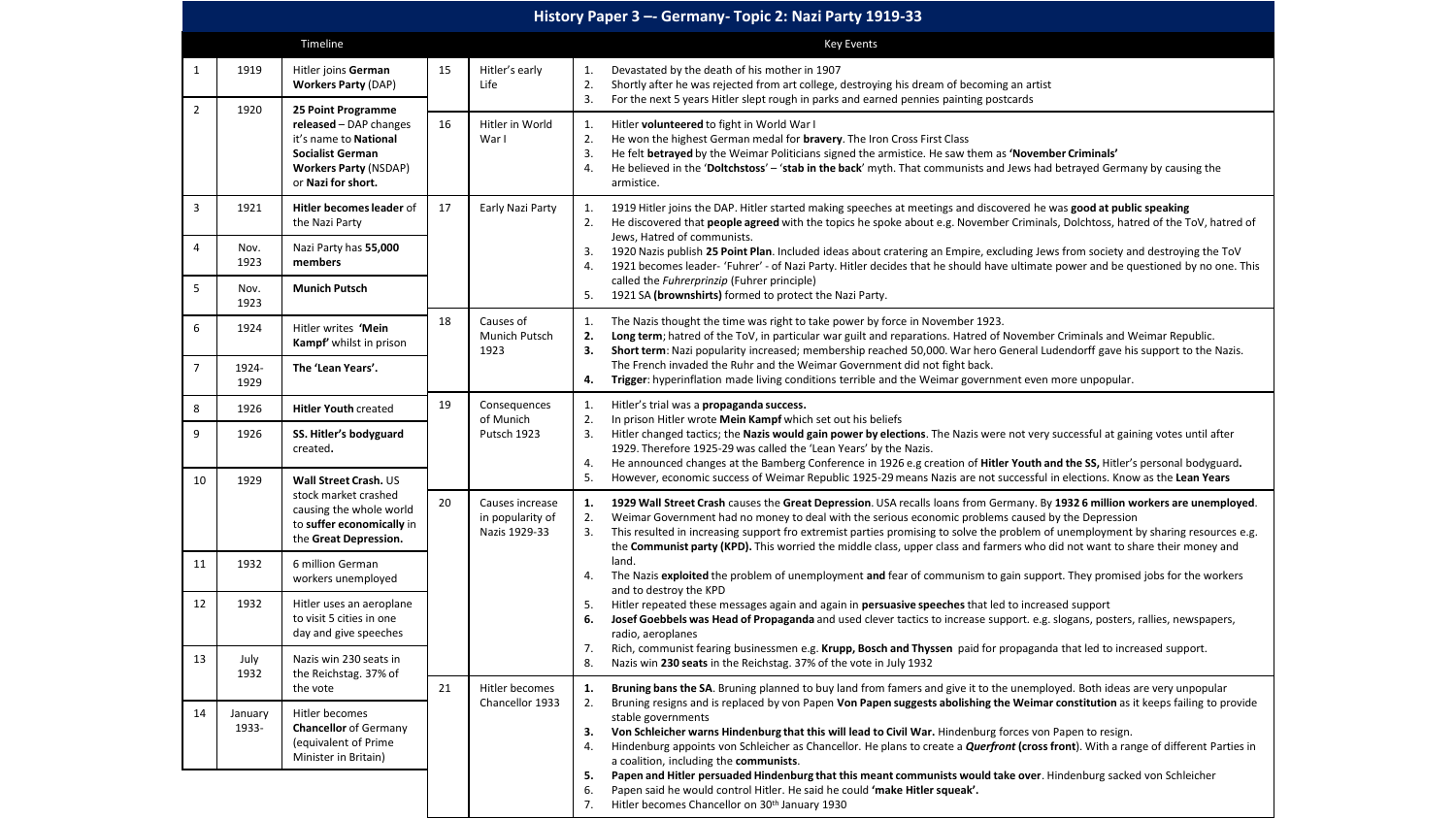|                | History Paper 3 -- Germany- Topic 3: Control through the Police State |                                                                                                                                                                                                                                                                                                                                                                                                                                                                                                                                                                                                                                                                                                                       |                   |                                                     |                                        |                                                                                                                                                                                                                                                                                                                                                                                                                                                                                                                                                                                                                                                                                                                                                                                                                                                                                                                                                                                                                                                                                                                                                                                                               |  |  |
|----------------|-----------------------------------------------------------------------|-----------------------------------------------------------------------------------------------------------------------------------------------------------------------------------------------------------------------------------------------------------------------------------------------------------------------------------------------------------------------------------------------------------------------------------------------------------------------------------------------------------------------------------------------------------------------------------------------------------------------------------------------------------------------------------------------------------------------|-------------------|-----------------------------------------------------|----------------------------------------|---------------------------------------------------------------------------------------------------------------------------------------------------------------------------------------------------------------------------------------------------------------------------------------------------------------------------------------------------------------------------------------------------------------------------------------------------------------------------------------------------------------------------------------------------------------------------------------------------------------------------------------------------------------------------------------------------------------------------------------------------------------------------------------------------------------------------------------------------------------------------------------------------------------------------------------------------------------------------------------------------------------------------------------------------------------------------------------------------------------------------------------------------------------------------------------------------------------|--|--|
|                |                                                                       | Timeline                                                                                                                                                                                                                                                                                                                                                                                                                                                                                                                                                                                                                                                                                                              | <b>Key Events</b> |                                                     |                                        |                                                                                                                                                                                                                                                                                                                                                                                                                                                                                                                                                                                                                                                                                                                                                                                                                                                                                                                                                                                                                                                                                                                                                                                                               |  |  |
| $\mathbf{1}$   | February<br>1933                                                      | Reichstag Fire                                                                                                                                                                                                                                                                                                                                                                                                                                                                                                                                                                                                                                                                                                        | 14                | Hitler<br>becomes<br>dictator of<br>Germany<br>1934 | 1.<br>2.<br>3.<br>4.<br>5.<br>6.<br>7. | February 1933 Reichstag Fire. A Communist is arrested for starting the fire.<br>Hitler uses Article 48 to pass the Decree for the Protection of German People. This allows him to arrest over 4000<br>communists. This allows the Nazis to gain more seats in the Reichstag.<br>March 1933 Reichstag passes the <b>Enabling Act.</b> This gave Hitler the power to make laws without the Reichstag's<br>approval. In effect the Reichstag voted it self out of existence. Germany was no longer a democracy. Hitler was<br>dictator.<br>May 1933 Hitler removes left wing opposition. Hitler banned all political parties except for the Nazi Party. This<br>meant the Communist Party and the SPD could not longer oppose Hitler. Hitler also banned trade unions. This meant<br>that workers could not organise resistance to the Nazis.<br>June 1934 Night of the Long Knives. Hitler removes opposition within his party. On 30 <sup>th</sup> of June 1934 Ernst Rohm and<br>100 SA leaders were invited to a meeting. When they arrived they were arrested by the SS and shot.<br>August 1944 Hindenburg died. Hitler merged the jobs of Chancellor and President. He made himself Fuhrer of<br>Germany. |  |  |
| $\overline{2}$ | February<br>1933                                                      | Decree for the Protection of German<br>People                                                                                                                                                                                                                                                                                                                                                                                                                                                                                                                                                                                                                                                                         |                   |                                                     |                                        |                                                                                                                                                                                                                                                                                                                                                                                                                                                                                                                                                                                                                                                                                                                                                                                                                                                                                                                                                                                                                                                                                                                                                                                                               |  |  |
| 3              | <b>March 1933</b>                                                     | <b>Enabling Act</b>                                                                                                                                                                                                                                                                                                                                                                                                                                                                                                                                                                                                                                                                                                   |                   |                                                     |                                        |                                                                                                                                                                                                                                                                                                                                                                                                                                                                                                                                                                                                                                                                                                                                                                                                                                                                                                                                                                                                                                                                                                                                                                                                               |  |  |
| $\overline{4}$ | May 1933                                                              | Hitler bans Trade Unions and all other<br><b>Political Parties</b>                                                                                                                                                                                                                                                                                                                                                                                                                                                                                                                                                                                                                                                    |                   |                                                     |                                        |                                                                                                                                                                                                                                                                                                                                                                                                                                                                                                                                                                                                                                                                                                                                                                                                                                                                                                                                                                                                                                                                                                                                                                                                               |  |  |
| 5              | May 1933                                                              | First book burning                                                                                                                                                                                                                                                                                                                                                                                                                                                                                                                                                                                                                                                                                                    |                   |                                                     |                                        |                                                                                                                                                                                                                                                                                                                                                                                                                                                                                                                                                                                                                                                                                                                                                                                                                                                                                                                                                                                                                                                                                                                                                                                                               |  |  |
| 6              | 1933                                                                  | First concentration camp built at Dachau                                                                                                                                                                                                                                                                                                                                                                                                                                                                                                                                                                                                                                                                              |                   |                                                     |                                        |                                                                                                                                                                                                                                                                                                                                                                                                                                                                                                                                                                                                                                                                                                                                                                                                                                                                                                                                                                                                                                                                                                                                                                                                               |  |  |
| $\overline{7}$ | <b>July 1934</b>                                                      | Night of the Long Knives                                                                                                                                                                                                                                                                                                                                                                                                                                                                                                                                                                                                                                                                                              |                   |                                                     |                                        | August 1944. Army swore loyalty to Hitler, his power was secure with the army's support.                                                                                                                                                                                                                                                                                                                                                                                                                                                                                                                                                                                                                                                                                                                                                                                                                                                                                                                                                                                                                                                                                                                      |  |  |
| 8              | August<br>1934                                                        | Hindenburg died                                                                                                                                                                                                                                                                                                                                                                                                                                                                                                                                                                                                                                                                                                       | 15                | How did<br>the SS<br>control<br>Germany?            | 1.<br>2.<br>3.<br>4.<br>1.<br>2.<br>3. | Set up by Heinrich Himmler in 1925<br>The SD (Sicherheitsdienst). The SD spied on opponents, and informed the Gestapo who to arrest. Gestapo: Led by<br>Reynard Heydrich. Used information from the SD to arrest and imprison opponents.<br><b>Concentration camps.</b> first concentration camp crated 1933 at Dachau. People arrested by the Gestapo would be<br>sent to the camps as punishment.<br>People's Courts. Hitler controlled the courts so that it was more difficult for anyone to oppose him. Opponents did<br>not receive fair trials. This scared people into obedience.<br>Posters: encouraged loyalty and respect for Hitler. Others criticised Jews and communists.<br>Rallies and parades. Meant to show power and strength. Phots of rallies in newspapers. Films were shown in<br>cinemas e.g 1935 rally in Nuremberg filmed called 'Triumph of the Will'<br>Radio: Cheap People's Radios beamed Hitler's speeches directly into German homes.                                                                                                                                                                                                                                         |  |  |
| 9              | August<br>1934                                                        | Hitler merges Chancellor and President<br>and becomes Fuhrer of Germany                                                                                                                                                                                                                                                                                                                                                                                                                                                                                                                                                                                                                                               |                   |                                                     |                                        |                                                                                                                                                                                                                                                                                                                                                                                                                                                                                                                                                                                                                                                                                                                                                                                                                                                                                                                                                                                                                                                                                                                                                                                                               |  |  |
| 10             | August<br>1934                                                        | Army swears oath of loyalty to Hitler as<br>Fuhrer                                                                                                                                                                                                                                                                                                                                                                                                                                                                                                                                                                                                                                                                    |                   |                                                     |                                        |                                                                                                                                                                                                                                                                                                                                                                                                                                                                                                                                                                                                                                                                                                                                                                                                                                                                                                                                                                                                                                                                                                                                                                                                               |  |  |
| 11             | 1934                                                                  | People's court created                                                                                                                                                                                                                                                                                                                                                                                                                                                                                                                                                                                                                                                                                                | 16                | Propaganda<br>methods                               |                                        |                                                                                                                                                                                                                                                                                                                                                                                                                                                                                                                                                                                                                                                                                                                                                                                                                                                                                                                                                                                                                                                                                                                                                                                                               |  |  |
| 12             | 1935                                                                  | 'Triumph of the Will released'                                                                                                                                                                                                                                                                                                                                                                                                                                                                                                                                                                                                                                                                                        |                   |                                                     |                                        |                                                                                                                                                                                                                                                                                                                                                                                                                                                                                                                                                                                                                                                                                                                                                                                                                                                                                                                                                                                                                                                                                                                                                                                                               |  |  |
| 13             | 1936                                                                  | <b>Berlin Olympics</b>                                                                                                                                                                                                                                                                                                                                                                                                                                                                                                                                                                                                                                                                                                |                   |                                                     | 4.<br>5.                               | Film: Even entertainment films had Nazi messages. E.g. Hitler Youth Quex. anti communist.<br>Art: promoted family life and hard work.                                                                                                                                                                                                                                                                                                                                                                                                                                                                                                                                                                                                                                                                                                                                                                                                                                                                                                                                                                                                                                                                         |  |  |
|                |                                                                       |                                                                                                                                                                                                                                                                                                                                                                                                                                                                                                                                                                                                                                                                                                                       |                   |                                                     | 6.                                     | Berlin Olympics: 1936, meant to show superiority of Aryan race and encourage sport                                                                                                                                                                                                                                                                                                                                                                                                                                                                                                                                                                                                                                                                                                                                                                                                                                                                                                                                                                                                                                                                                                                            |  |  |
|                |                                                                       |                                                                                                                                                                                                                                                                                                                                                                                                                                                                                                                                                                                                                                                                                                                       |                   |                                                     |                                        |                                                                                                                                                                                                                                                                                                                                                                                                                                                                                                                                                                                                                                                                                                                                                                                                                                                                                                                                                                                                                                                                                                                                                                                                               |  |  |
| 17             | Censorship<br>methods                                                 | Book burning: students burnt books in Berlin by Jews and communists<br>1.<br>2.<br>Newspapers: Nazi newspaper Volkischer Beobachter = 'People's Observer'. All other papers banned<br>3.<br>Radio; People's Radios could not receive foreign stations like the BBC<br>4.<br>Art and Music: modern art and jazz was banned                                                                                                                                                                                                                                                                                                                                                                                             |                   |                                                     |                                        |                                                                                                                                                                                                                                                                                                                                                                                                                                                                                                                                                                                                                                                                                                                                                                                                                                                                                                                                                                                                                                                                                                                                                                                                               |  |  |
| 18             | Opposition<br>from Church                                             | Catholics: Catholic priests criticised the Nazis and were arrested and sent to concentration camps. 400 were sent to Dachau by 1939. These priests were seen as martyrs and Catholic<br>1.<br>churches were packed every Sunday. This opposition was limited to criticising Hitler in church and giving loyalty to the Pope. It was never a serious threat to the Nazi regime.<br>2.<br>Protestants. Protestant Pastors who criticised the Nazis were arrested and sent to concentration camps. Pastor Niemoller organised the 'Confessional Church' was imprisoned at<br>Dachau between 1938 and 1945. However, this opposition was limited to criticising Hitler. It was never a serious threat to the Nazi regime. |                   |                                                     |                                        |                                                                                                                                                                                                                                                                                                                                                                                                                                                                                                                                                                                                                                                                                                                                                                                                                                                                                                                                                                                                                                                                                                                                                                                                               |  |  |
| 19             | Opposition<br>from Youth                                              | <b>Edelweiss Pirates</b><br>Edelweiss Pirate groups were working class children. They listened to banned swing music and wrote anti Nazi graffiti<br>They wore clothes considered extreme by the Nazis. Dark shorts, checked shirts and white socks<br>They had fights with local groups of Hitler Youth<br>$\bullet$<br>They loved the countryside and often went hiking and camping.<br>the Swing Youth<br>Swing Youth organised parties to dance to American swing music, smoke and drink alcohol.<br>They did not take part in the activities of the Hitler Youth.                                                                                                                                                |                   |                                                     |                                        |                                                                                                                                                                                                                                                                                                                                                                                                                                                                                                                                                                                                                                                                                                                                                                                                                                                                                                                                                                                                                                                                                                                                                                                                               |  |  |